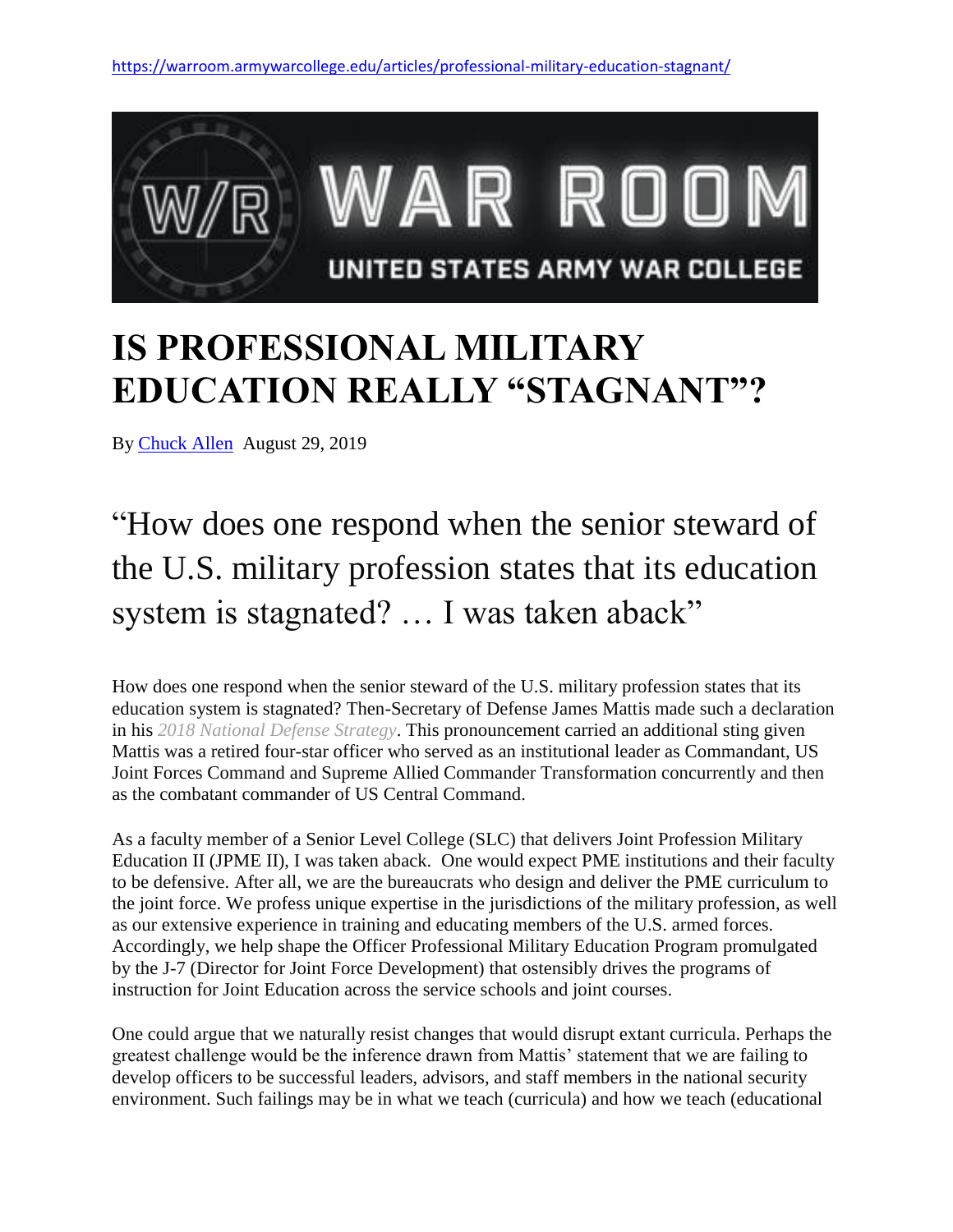<https://warroom.armywarcollege.edu/articles/professional-military-education-stagnant/>

methodology) to those placed in our charge. [Note: why and who are important, but separate discussions]

Biennially, the US Army War College formally collects information from varied sources through surveys of senior officers and commanders who receive our students. While the services have conducted formal studies on the development of senior general and flag officers, direct feedback about senior level college education is limited to anecdotal evidence from graduates. I offer two such anecdotes from redacted emails sent by two graduates and my former students—both who deployed overseas after US Army War College graduation—describing events within the first ninety days in their respective operational Headquarters.

Graduate A

*Chuck,*

*I hope the email finds you well. Life over here is interesting. The amount of information that flows through here is unbelievable. Makes me wish I was back in the basement of Root Hall! As I have discussed in the past, this is a truly joint/coalition command. I interact with all services and a dozen coalition partners on a daily basis. RFIs* [requests for information] *from CENTCOM are part of the job, making the 3000 mile telescope a reality. The demand for information is amazing. All of our seminar discussions about the actual application of the principles of mission command seem to be repeating themselves over here almost daily. While it is encouraged to be used, there is some level of micromanagement. Nothing obstructive, but it can make things difficult at times!*

*I find myself really digging deep in the Strategic Leadership course work we did. Of all the things that I have needed here in Iraq, the ability to quickly and effectively communicate proves to be the most critical. Dealing with uncertainty, emotions, and personalities is a close second. I have also been implementing change in the billet and how we do business. Unfortunately, there have been some crises which required us to make some sort of change in our systems/processes, so developing a sense of urgency and finding/IDing the change agents isn't hard!*

It is up to our students to employ the tools acquired over the course of U.S. military professional development programs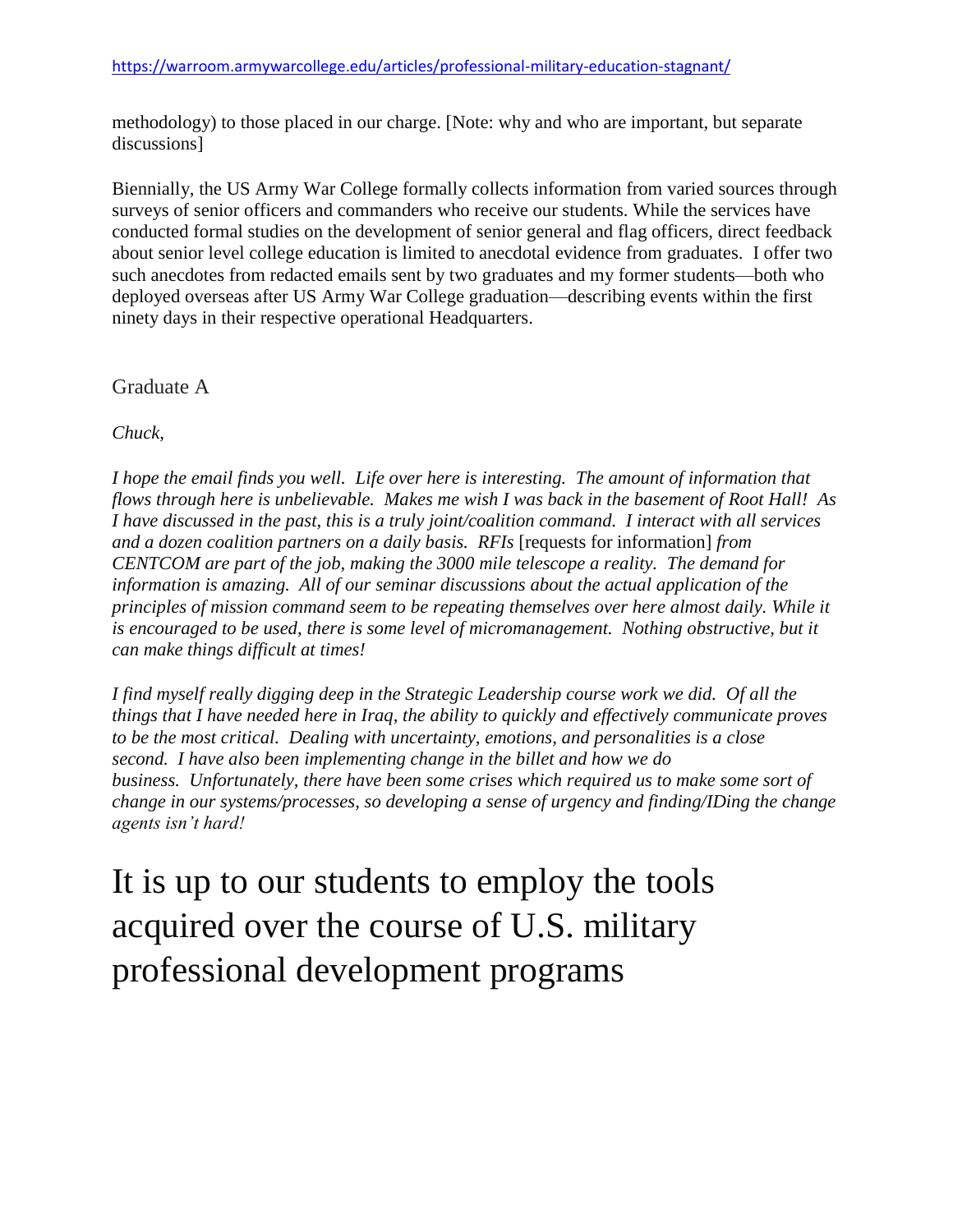## Graduate B

## *Chuck,*

*This is a story that supports the importance of critical and creative thinking along with building relationships.*

*The below dialog took place between* [general officer senior rater] *and I upon my arrival in theater. I just became promotable to COL a week before graduation, and by early July 18 I had arrived in theater on a WIAS* [worldwide individual augmentee system] *tasker.*

*However, upon arrival at the HQs* [senior rater] *said to me "I hear you just graduated from the War College and are promotable to colonel, …. I have a problem at a FOB in <redacted> province. Do you know what colonels really do in the Army? Colonels solve problems, that's what they do and I need you to solve a problem. I'm not going to tell you how to solve it, that's for you to figure out."*

*"*[The Forward Operating Base (FOB) has a significant number of personnel from different types of units and commands, as well a sizable number of contractors.] *No one is overall in charge of the FOB. I need you to go there and take over. However, you will not have a staff, no real command authority, and no official orders placing you in charge."*

*"You leave tomorrow to meet with the Task Force* [redacted] *commander. He will provide some additional guidance."*

*I asked about the lack of authority and orders placing me in charge and was basically told …*[there was] *too much friction between multiple units to name a FOB Commander.*

*Needless to say I made it work using creative, critical thinking and building relationships. I found everyone will listen to you and accept your priorities if they believe and see you work to support their interests. I was treated as the FOB commander by all stakeholders. They accepted and supported my priorities for the FOB. It all boils down to interests and using creative and critical thinking to get everyone to accept my priorities as meeting their interests. Everything from being out there filling sand bags to identifying priorities for security, force protection, construction, power, and sustainment.*

These two dispatches from the field are reassuring to me that, to some degree, we are getting it right and providing our students with useful education and development of senior leader skills. Among them are an understanding of strategic leadership competencies, the practice of strategic thinking, and the importance of team and relationship building.

Colonels do solve problems and, as we have often heard, they run the Army and the other services. Importantly, these senior officers must gain an appreciation for the administrative organization, which is commonly disparaged as 'the bureaucracy'. This may come with realization of the quote, ["We have met the enemy and he is us."](https://images.app.goo.gl/vWN2QMpLi9xCNjz58) Colonels are the infamous and